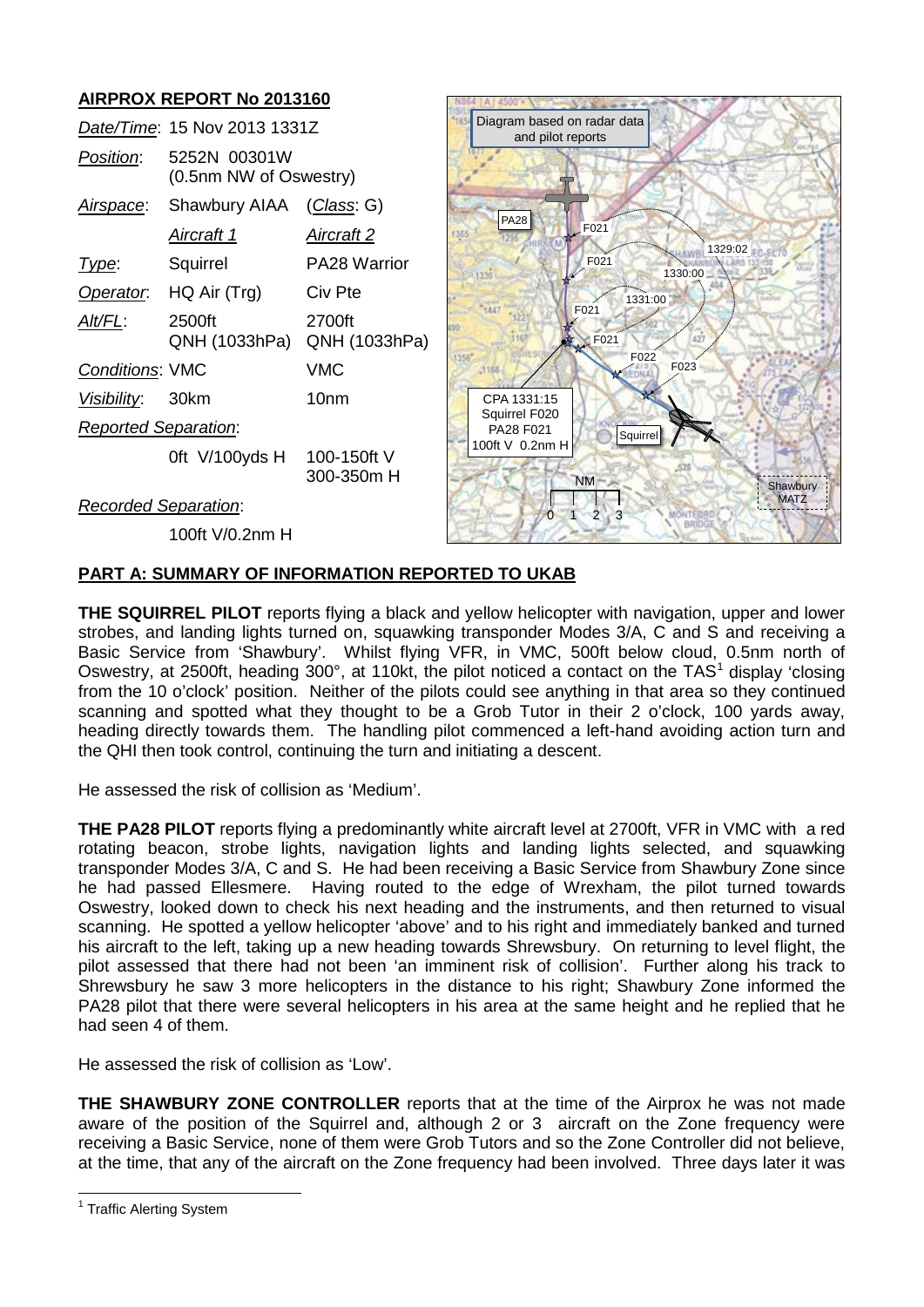confirmed that the aircraft involved was the PA28, which had been receiving a Basic Service on the Zone frequency, but by that time the controller could not recall which aircraft were 'painting' on the radar display at any particular time.

He perceived the severity of the incident as 'Negligible'.

**THE SHAWBURY APPROACH CONTROLLER** reports controlling on the Approach frequency and two low-level frequencies; the traffic level was described as 'low' with 4 aircraft receiving Basic Services on the low-level frequencies and 2 aircraft 'on radar'. The Squirrel pilot reported the Airprox on one of the low-level frequencies, stating that he had come within 200ft of a Grob Tutor, which he had seen in his 2 o'clock and had taken avoiding action by turning and descending. The Approach controller acknowledged the report but could not see radar returns for either aircraft, which were in a known area of poor radar performance.

He perceived the severity of the incident as 'Low'.

**THE SHAWBURY SUPERVISOR** confirmed that neither aircraft was shown on the radar display and assessed the Unit's workload as 'low' and the Approach controller's workload as 'medium to low'.

#### **Factual Background**

The weather at Shawbury at 1250 and 1350 was recorded as:

METAR EGOS 151250Z 26005KT 9999 FEW027 BKN032 09/06 Q1033 BLU NOSIG METAR EGOS 151350Z 27004KT 9999 FEW027 BKN032 09/05 Q1033 BLU NOSIG

#### **Analysis and Investigation**

#### **Military ATM**

All heights/altitudes quoted are based upon SSR Mode C from the radar replay unless otherwise stated. The images provided in all the figures were taken from the Clee Hill Radar.

The first indication of an Airprox to the controllers came from the Squirrel pilot, who reported at 1333:44, '[Squirrel callsign] *Squirrel two persons on board er had an Airprox at approximately thirteen thirty on the northern side of Oswestry two thousand five hundred feet on one zero three three er was with a Grob Tutor aircraft he was in my two o'clock er same altitude and got within a range of approximately two hundred feet and took us three dimensional avoiding action into the ten o'clock and descending er avoided collision.*'

The PA28 pilot was provided a Basic Service by Zone at 1317:48 and reported at 2,500ft on the Shawbury QNH of 1033hPa. No incident was reported by the PA28 but at 1334:31 the Supervisor asked Zone if they had been controlling a Grob Tutor, as per the report by the Squirrel; no Tutor was given a service by Zone and the mis-ident by the Squirrel pilot led to a delay in tracing the PA28. Once the PA28 had been confirmed as the other aircraft involved, the Zone controller completed a report but could not recall the radar/traffic picture because it was three days later.

The incident occurred in an area of known poor radar coverage for Shawbury and neither aircraft painted on the Shawbury primary or secondary radar. The Shawbury Flying Order Book<sup>[2](#page-1-0)</sup> recognises the area of poor coverage and states:

'Radar services to Shawbury aircraft are deemed to be limited in the following areas owing to poor radar performance or ground masking: 300-350 radials, 7-15 nm up to 3000 feet.'

<span id="page-1-0"></span><sup>&</sup>lt;sup>2</sup> Shawbury Flying Order Book, Para 12, 231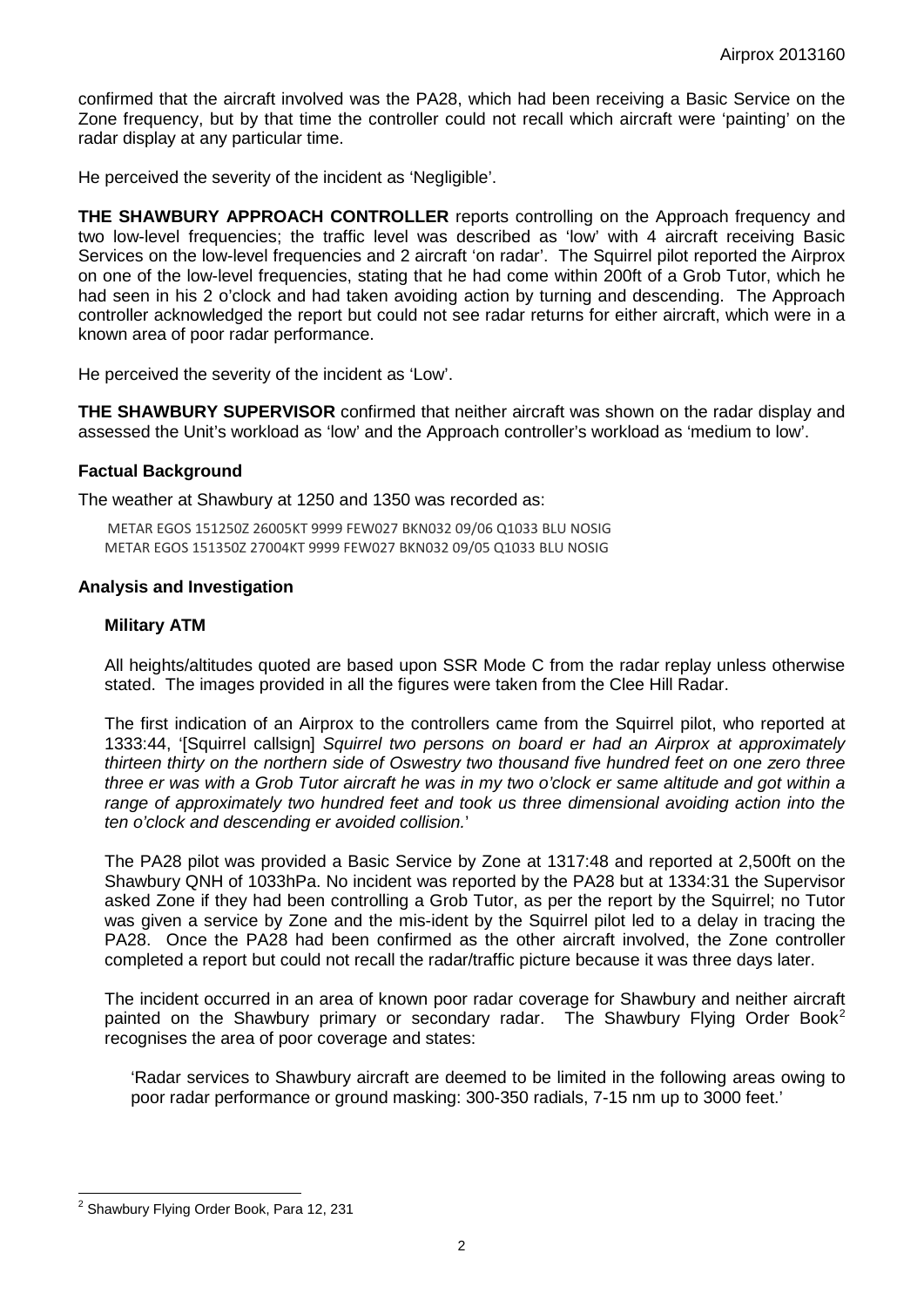Figures 1 and 2 outline the build-up to the Airprox, and Figure 3 outlines the radial from Shawbury at the CPA. The incident radial of approx 291 radial at 13.8 nm falls within the area of known poor radar coverage.



Figure 1: Aircraft geometry at 1330:53 (Squirrel squawking 7422; PA28 squawking 7426; Shawbury 292 radial 13.8nm)



Figure 2: Aircraft geometry at 1331:00.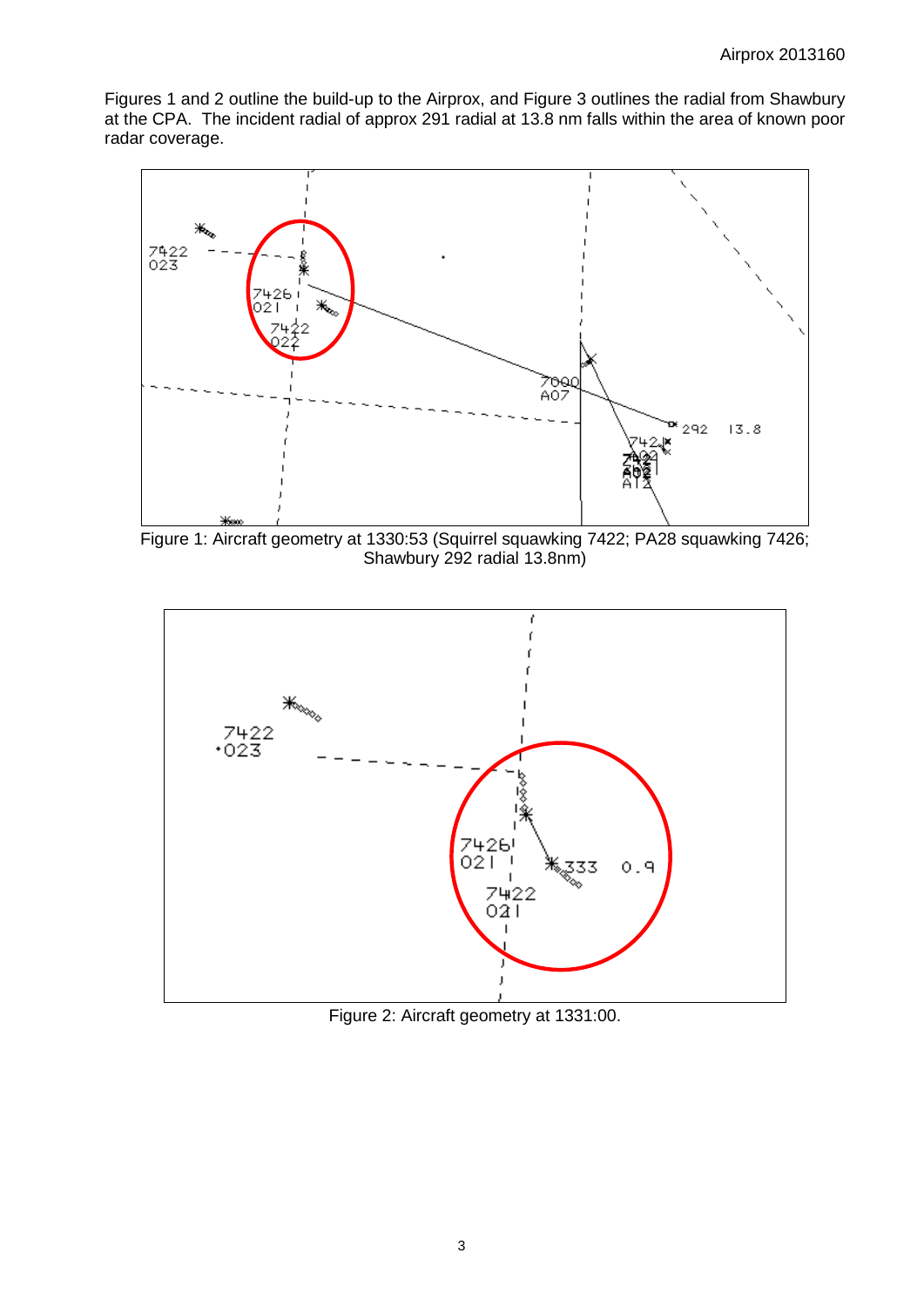

Figure 3: Radial from Shawbury at CPA at 1331:12.

The TAS appears to have given the Squirrel pilot an incorrect reading of traffic at 10 o'clock when the traffic was actually at 2 o'clock. TAS did provide an alert, which prompted the crew to scan, but the inaccurate information may have added a delay to the sighting the PA28. The TAS fault was traced to its processor and the item was replaced. Certain barriers that could have prevented the incident were absent because no airborne collision avoidance system was fitted in the PA28, and the Squirrel received information that, initially, lead to the crew search in the wrong direction.

The controllers could not act as a barrier because the incident did not paint on their radar. Both aircraft were under a Basic Service, but the poor radar coverage available to controllers in that particular area meant that the closing geometry was not visible to either controller; a Traffic Service could not be provided because track identity could not have been maintained.

## **UKAB Secretariat**

Both pilots had equal responsibility to avoid a collision. $3$  The aircraft were converging, and the PA28 was on the right of the Squirrel so the Squirrel pilot was required to give way,<sup>[4](#page-3-1)</sup> which he did.

## **Comments**

## **HQ Air Command**

This incident serves to highlight 2 important facts – firstly, that a disciplined visual scan is the primary method of detecting other aircraft in VMC and, secondly, that electronic equipment has its limitations and these should always be borne in mind when interpreting the information presented by that equipment. It is natural to concentrate one's lookout in an area prompted by cueing of an on-board or off-board system, but it should be remembered that single means should not be relied upon for detecting possible conflicts whilst airborne. Once unable to visually detect an aircraft in the quadrant indicated by the TAS, the crew of the Squirrel returned to a broader visual scan and acquired the PA28. Prompt avoiding action by the pilots of both ac then prevented the situation deteriorating further.

<span id="page-3-0"></span> $3$  Rules of the Air 2007, Rule 8, Avoiding Aerial Collisions  $4$  Rules of the Air 2007, Rule 9, Converging

<span id="page-3-1"></span>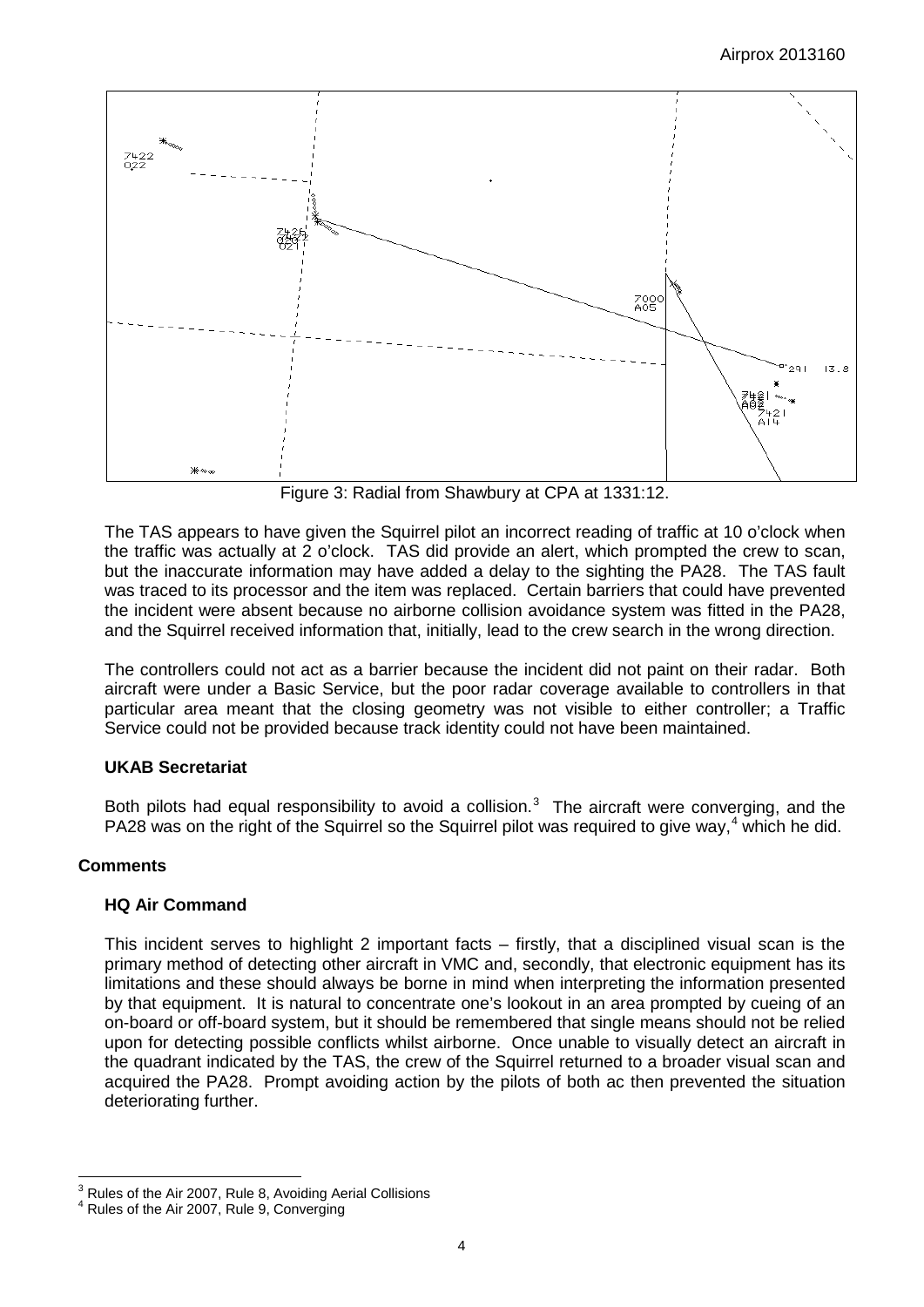## **Summary**

The Airprox was reported 14nm west-northwest of Shawbury between a Squirrel helicopter and a PA28. The Squirrel pilot was operating under a Basic Service from Shawbury Approach and the PA28 pilot was under a Basic Service from Shawbury Zone. Shawbury ATC had no radar returns to assist them in providing other than a Basic Service because the location was in a known area of poor radar coverage from their radar head. Both aircraft were being flown VFR in VMC below the cloudbase. The Squirrel pilot reported a contact on TAS followed by an audio alert; the TAS indicated that the contact was closing from the 10 o'clock position, prompting the pilots to search for traffic. The PA28 was eventually sighted coming from the 2 o'clock position at approximately 100 yards and an avoiding action turn to the left and descent was initiated. The PA28 pilot reported spotting the helicopter on his right, 100-150 feet above with 300-350 metres horizontal separation, and immediately taking avoiding action to the left. Immediately prior to the incident the PA28 pilot had been checking his route and instruments.

#### **PART B: SUMMARY OF THE BOARD'S DISCUSSIONS**

Information available included reports from the pilots of both ac, transcripts of the relevant RT frequencies, radar photographs/video recordings, reports from the air traffic controllers involved and reports from the appropriate ATC and operating authorities.

Members noted that, although the Squirrel pilot had seen the PA28 very late, he had taken appropriate action in accordance with the Rules of the Air and all agreed that his turn and descent had prevented a serious confliction becoming worse. The PA28 pilot also took action but, as he had seen the Squirrel at or after the CPA, his avoiding action would not have reduced the risk of collision. The Board noted that the Squirrel crew had used their TAS wisely and, although they had initially used the Traffic Alert to focus their look-out, they quickly realised that the information was not accurate and widened their scan, enabling them to see the PA28 in time to take avoiding action. Members agreed that this was a salient lesson that electronic means of conflict detection should only be used as a supporting tool: effective visual scanning techniques were the primary method of collision avoidance in Class G see-and-avoid airspace.

Both pilots were receiving a Basic Service and, consequently, could not expect to receive Traffic Information; in addition, the controllers had not been able to see either aircraft on their radar displays due to an area of poor radar performance from their equipment sited at Shawbury. As had been shown from the subsequent analysis of this event, both aircraft were in fact detected by the Clee Hill radar, and members wondered why Shawbury ATC did not have routine access to that radar source in order to mitigate the poor coverage from their own radar in that area. The Board was informed that there were several reasons why Clee Hill radar data was not available to Shawbury controllers, including technical, safety case and financial issues, but that there is an on-going programme examining the future provision of military ATC services which tasks potential contractors to provide airspace surveillance solutions that will eradicate similar areas of poor radar performance. Notwithstanding, the Board noted that project timescales and specific solutions were uncertain, and that a Clee Hill radar solution could potentially provide a much quicker resolution to what has evidently been an enduring safety risk. As a result, they resolved to recommend that HQ Air Command considers supplementing Shawbury's radar picture through the provision of already existing off-site additional radar surveillance.

Members agreed that the cause of the Airprox was a late sighting by the Squirrel pilot and, effectively, a non-sighting by the PA28 pilot. Turning to the degree of risk, members agreed that, despite the squirrel crew taking effective action, the separation achieved had resulted in safety margins being much reduced below that normally appropriate for VFR flight in Class G airspace, and therefore this was a Risk Category B.